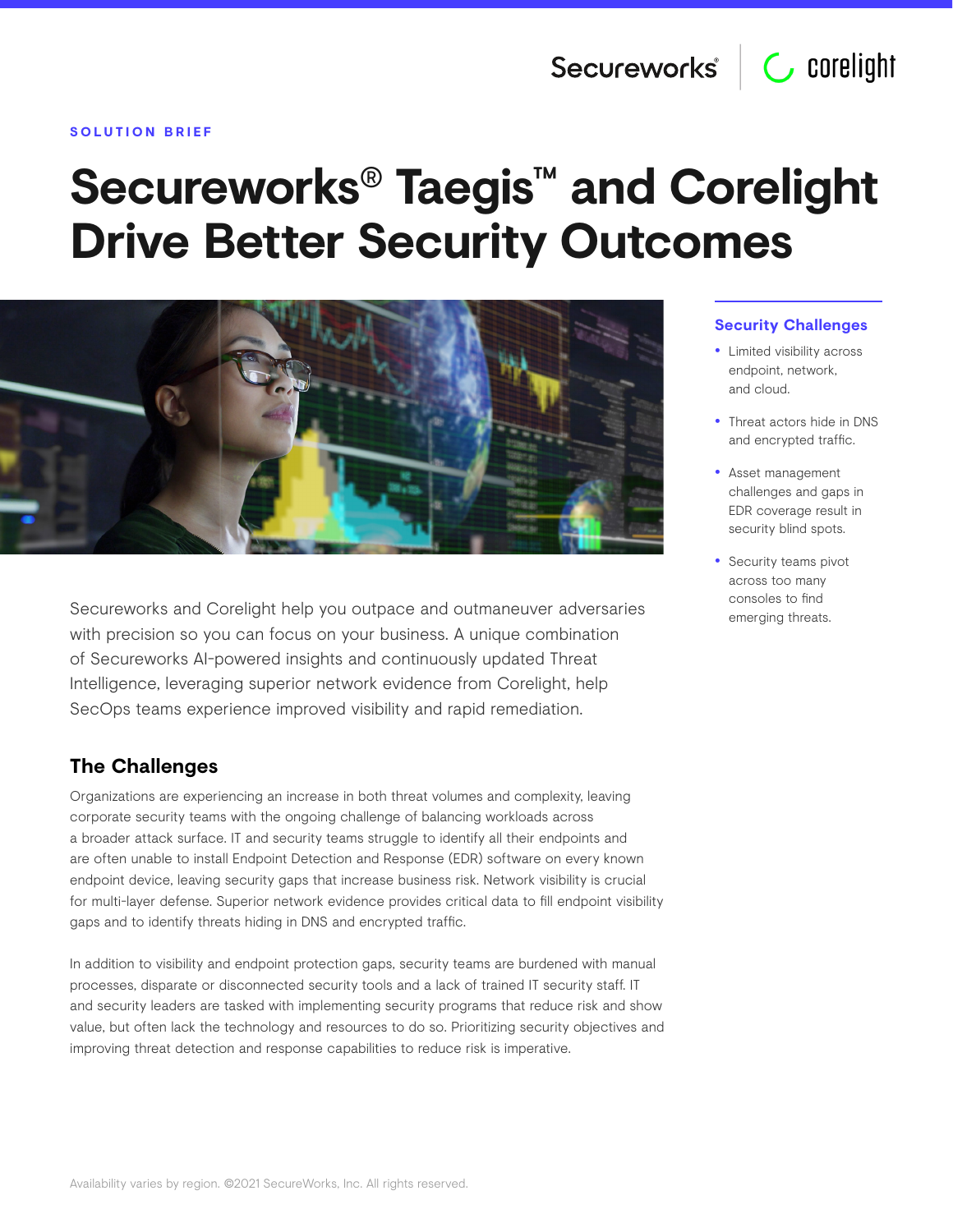## **Simplify Security with Secureworks**

Secureworks offers a wide range of security solutions informed by 20+ years of hands-on experience. We help you reduce business risk and identify more threats by applying automated analytics and correlating telemetry across your security solutions. Our single console view helps your security team be more effective and efficient for better security outcomes and simpler security operations.

Secureworks Taegis XDR is a cloud-native SaaS solution that combines the power of human intellect with insights from security analytics to unify detection and response across endpoint, network, and cloud environments. XDR is an extended detection and response solution that consolidates best-of-breed security components into a holistic approach of proactive protection against complex cyber threats.

Our XDR Detectors are integrated with operationalized threat intelligence and automation capabilities to improve visibility, reduce alert fatigue, and accelerate investigation and response. The XDR "Ask an Expert" live chat feature provides access to Secureworks analysts so your analysts can ask questions during an investigation and enhance their security skills. Secureworks Taegis ManagedXDR is available for organizations without the ability to manage XDR themselves.

# **Better Together - Secureworks and Corelight**

Securing today's complex environments requires collecting and correlating evidence across endpoint, network and cloud. By combining the automated security analytics and threat detection capabilities of Taegis XDR with session-level network telemetry from Corelight, we deliver better security across your environment. Corelight Network Detection and Response (NDR) collects broad network evidence versus just sending an alert with limited context or packet-level data. Netflow, firewall and DNS data are important, but insufficient for full investigations to identify threats.

**Secureworks Differentiators**

**20+** Years of attack & threat data

**1,400** IR engagements performed in the last year

**300+** Expert security analysts, researchers & responders

**52,000**

Database of 52k unique threat indicators managed & updated daily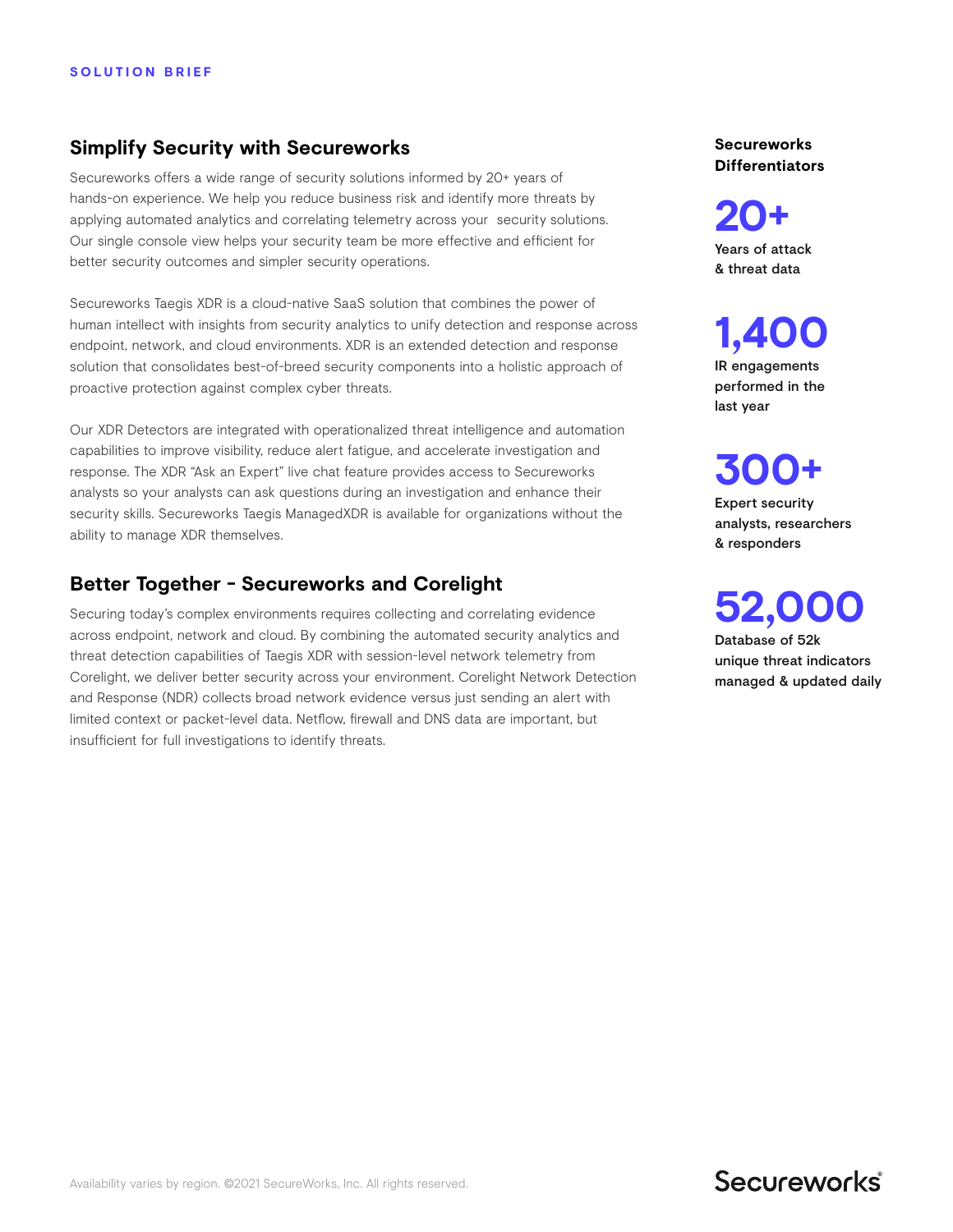

Taegis XDR includes a variety of Detectors that leverage Corelight evidence, correlated with telemetry across endpoint, network and cloud, to automatically identify malicious activity. XDR collects telemetry from Corelight's sensors to build rich security events using XDR Detectors.

- **IP Watchlist** This Taegis XDR Detector uses a Secureworks Counter Threat Unit™ Threat Intelligence curated list of suspicious IP addresses and compares them to Netflow telemetry collected via supported endpoint and syslog data sources. Endpoints that don't provide EDR telemetry result in metadata gaps. Corelight surpasses traditional Netflow data by monitoring network traffic to provide comprehensive network evidence that fills these endpoint data gaps and provides this XDR Detector with the required data to identify more suspicious IP addresses.
- **Domain Generation Algorithm (DGA)** In the past it was possible to block Command and Control (C&C) domains through proxies or content filters. However, with the evolution of DGA, malware authors use an algorithm to periodically generate many domain names to connect to. These domains change frequently, making it impossible for proxies and content filters to keep up. Corelight collects DNS requests off the network, which provide evidence leveraged by Taegis XDR.

# Secureworks